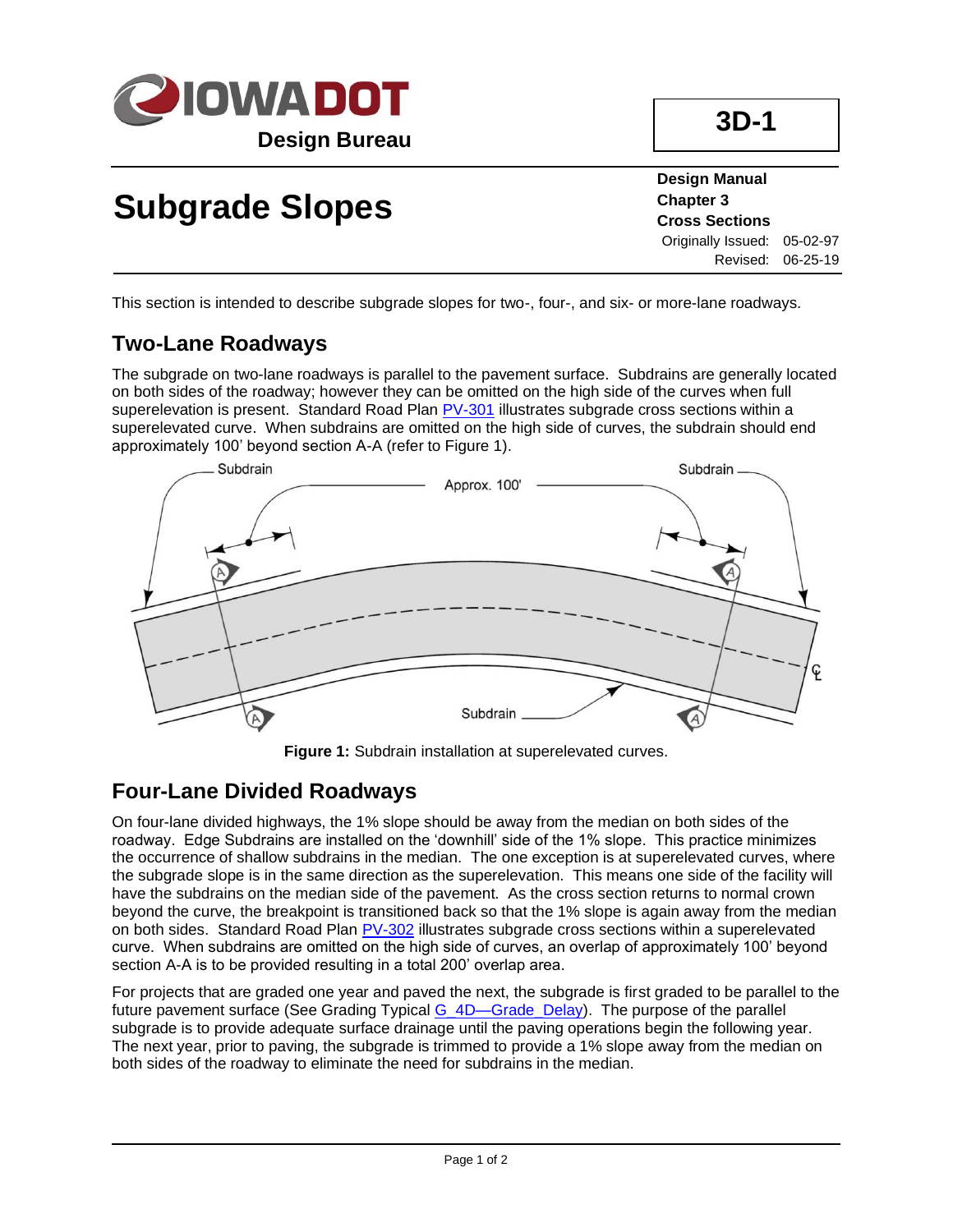#### **Six- or More-Lane Roadways**

The subgrade on six- or more-lane roadways is parallel to the pavement surface. The width of the pavement is too great for one subdrain line, therefore median subdrains are necessary. Standard Road Plans [PV-304,](../SRP/IndividualStandards/pv304.pdf) [PV-305,](../SRP/IndividualStandards/pv305.pdf) and [PV-306](../SRP/IndividualStandards/pv306.pdf) illustrate subgrade cross sections within superelevated curves.

#### **Tabulation**

Subgrade dimensions are tabulated in the [Grading Typicals](../GradingTypicals) for each roadway type. The subgrade cross sections should be tabulated at the beginning and ending of the project and at the beginning and ending of each transition area. The variable 'X' is a function of the subbase thickness and the pavement thickness.

Include the corresponding [PV300](../stdplne_pv) Series Superelevation Standard Road Plan if superelevated curves are present.